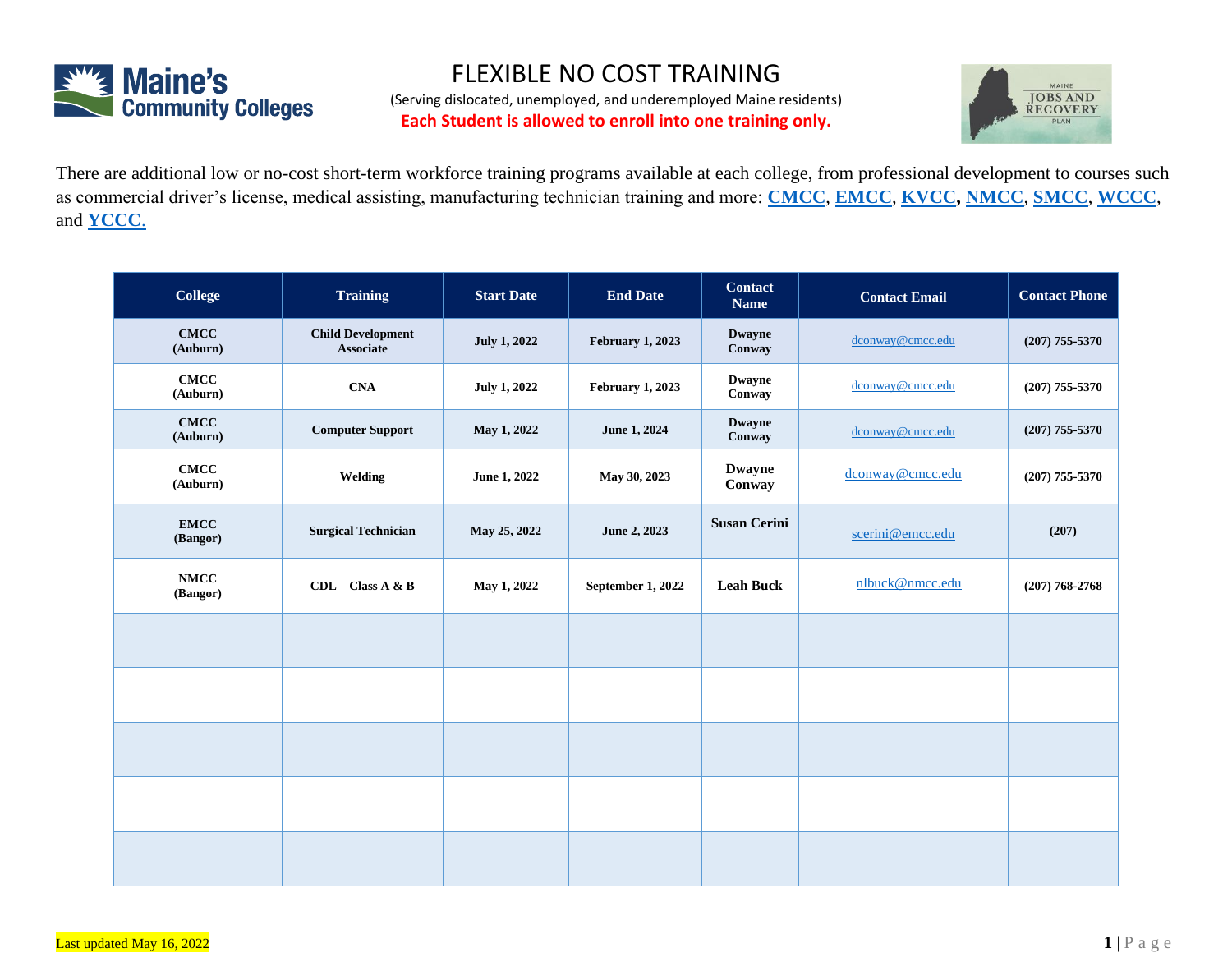

## FLEXIBLE NO COST TRAINING

(Serving dislocated, unemployed, and underemployed Maine residents) **Each Student is allowed to enroll into one training only.**



There are additional low or no-cost short-term workforce training programs available at each college, from professional development to courses such as commercial driver's license, medical assisting, manufacturing technician training and more: **[CMCC](https://www.cmcc.edu/business-community/workforce-professional-development/customized-training/)**, **[EMCC](https://www.emcc.edu/workforce-development/)**, **[KVCC,](https://www.kvcc.me.edu/professional-development/customized-training-for-business/) [NMCC](http://www.nmcc.edu/industry-customized-training/workforce-training/)**, **[SMCC](https://startsmart.smccme.edu/noncredit-courses/)**, **[WCCC](http://www.wccc.me.edu/professional-development/workforce-training/)**, and **[YCCC](https://www.yccc.edu/explore/workforce-training-professional-development/)**.

| lege                                      | Training                                                                        | <b>Start Date/End Date</b>    |                      | Contact<br>Name                | <b>Contact Email</b>             | <b>Contact Phone</b> |
|-------------------------------------------|---------------------------------------------------------------------------------|-------------------------------|----------------------|--------------------------------|----------------------------------|----------------------|
| <b>SMCC</b><br>(South Portland/Brunswick) | <b>Amazon Web Services</b><br><b>Training</b><br><b>*Harold Alfond Training</b> | <b>Contact for dates</b>      |                      | <b>Brenda</b><br><b>Downey</b> | workforceregistration@smccme.edu | $(207)$ 741-5955     |
| <b>SMCC</b><br>(South Portland/Brunswick) | <b>Customer Service</b><br><b>Consultant Online</b><br><b>Training</b>          | <b>Contact for dates</b>      |                      | <b>Brenda</b><br><b>Downey</b> | workforceregistration@smccme.edu | $(207)$ 741-5955     |
| <b>SMCC</b><br>(South Portland/Brunswick) | <b>Manufacturing Technician</b><br><b>Training for BIW</b>                      | Course runs every three weeks |                      | <b>Brenda</b><br><b>Downey</b> | workforceregistration@smccme.edu | $(207)$ 741-5955     |
| <b>SMCC</b><br>(South Portland/Brunswick) | <b>Marine Design Training</b><br>for BIW                                        | <b>Contact for dates</b>      |                      | <b>Brenda</b><br><b>Downey</b> | workforceregistration@smccme.edu | $(207)$ 741-5955     |
| <b>SMCC</b><br>(South Portland/Brunswick) | <b>Medical Assistant</b><br>Apprenticeship<br>Opportunity                       | <b>Rolling Courses</b>        |                      | <b>Brenda</b><br><b>Downey</b> | workforceregistration@smccme.edu | $(207)$ 741-5955     |
| <b>SMCC</b><br>(South Portland/Brunswick  | <b>NorDX Phlebotomy School</b>                                                  | <b>Rolling Courses</b>        |                      | <b>Brenda</b><br><b>Downey</b> | workforceregistration@smccme.edu | $(207)$ 741-5955     |
| <b>SMCC</b><br>(South Portland/Brunswick) | <b>Welding Academy for</b><br><b>BIW</b>                                        | Course runs every three weeks |                      | <b>Brenda</b><br><b>Downey</b> | workforceregistration@smccme.edu | $(207)$ 741-5955     |
| <b>SMCC</b><br>(South Portland/Brunswick) | <b>Yamaha University</b>                                                        | <b>Rolling Courses</b>        |                      | <b>Brenda</b><br><b>Downey</b> | workforceregistration@smccme.edu | $(207)$ 741-5955     |
| <b>SMCC</b><br>(South Portland)           | <b>EMT</b> – Summer<br><b>Application</b>                                       | June 6, 2022                  | <b>July 29, 2022</b> | <b>Brenda</b><br><b>Downey</b> | workforceregistration@smccme.edu | $(207)$ 741-5955     |
|                                           |                                                                                 |                               |                      |                                |                                  |                      |
|                                           |                                                                                 |                               |                      |                                |                                  |                      |
|                                           |                                                                                 |                               |                      |                                |                                  |                      |
|                                           |                                                                                 |                               |                      |                                |                                  |                      |
|                                           |                                                                                 |                               |                      |                                |                                  |                      |